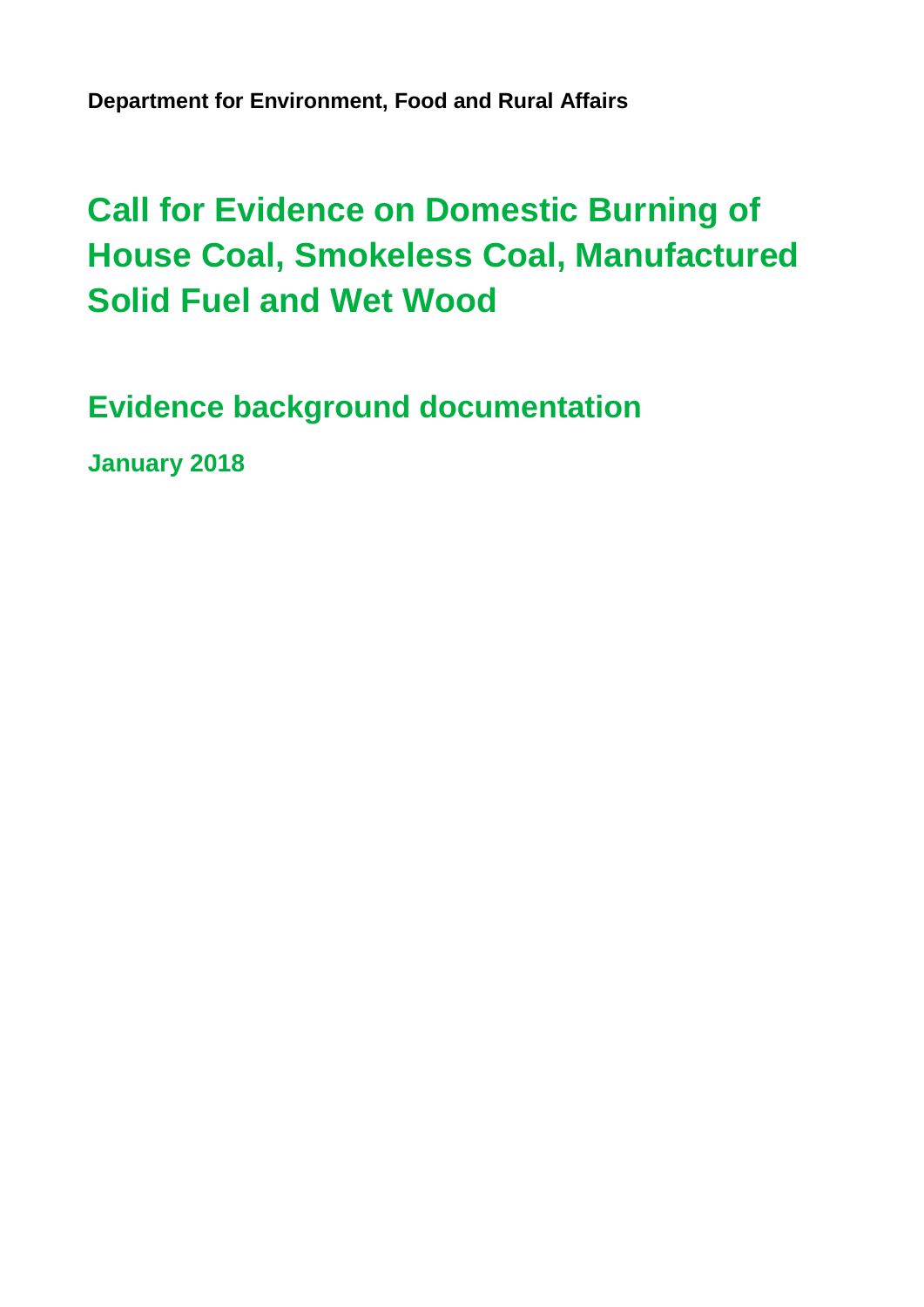

© Crown copyright 2018

You may re-use this information (excluding logos) free of charge in any format or medium, under the terms of the Open Government Licence v.3. To view this licence visit [www.nationalarchives.gov.uk/doc/open-government-licence/version/3/](http://www.nationalarchives.gov.uk/doc/open-government-licence/version/3/) or email [PSI@nationalarchives.gsi.gov.uk](mailto:PSI@nationalarchives.gsi.gov.uk) 

This publication is available at [www.gov.uk/government/publications](http://www.gov.uk/government/publications) 

Any enquiries regarding this publication should be sent to us at:

[Air.Quality@defra.gsi.gov.uk](mailto:Air.Quality@defra.gsi.gov.uk)

or by writing to:

Local Air Quality Team Department for Environment, Food and Rural Affairs Area 2C, Nobel House 17 Smith Square

LONDON SW1P 3JR

[www.gov.uk/defra](http://www.gov.uk/defra)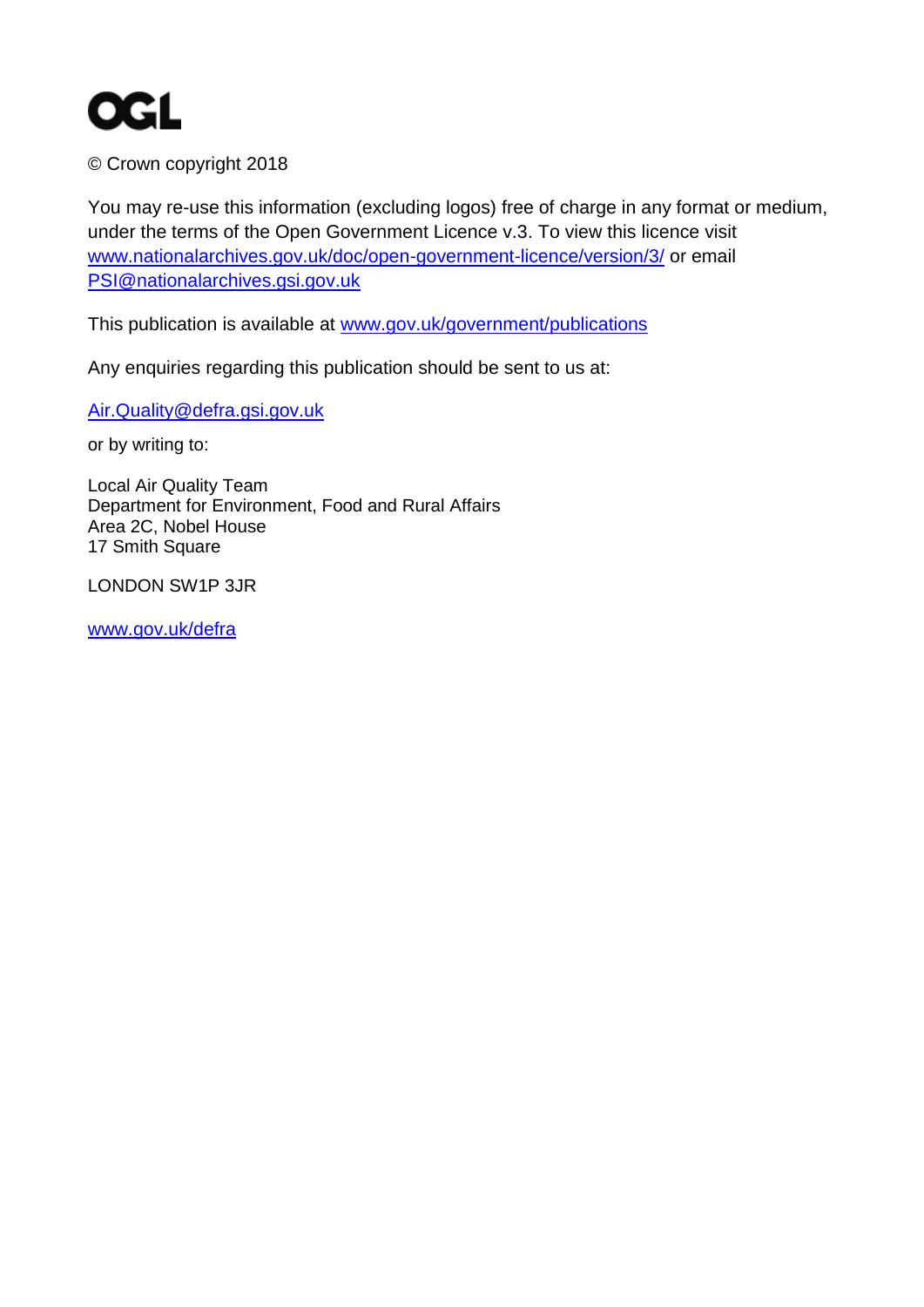# **Contents**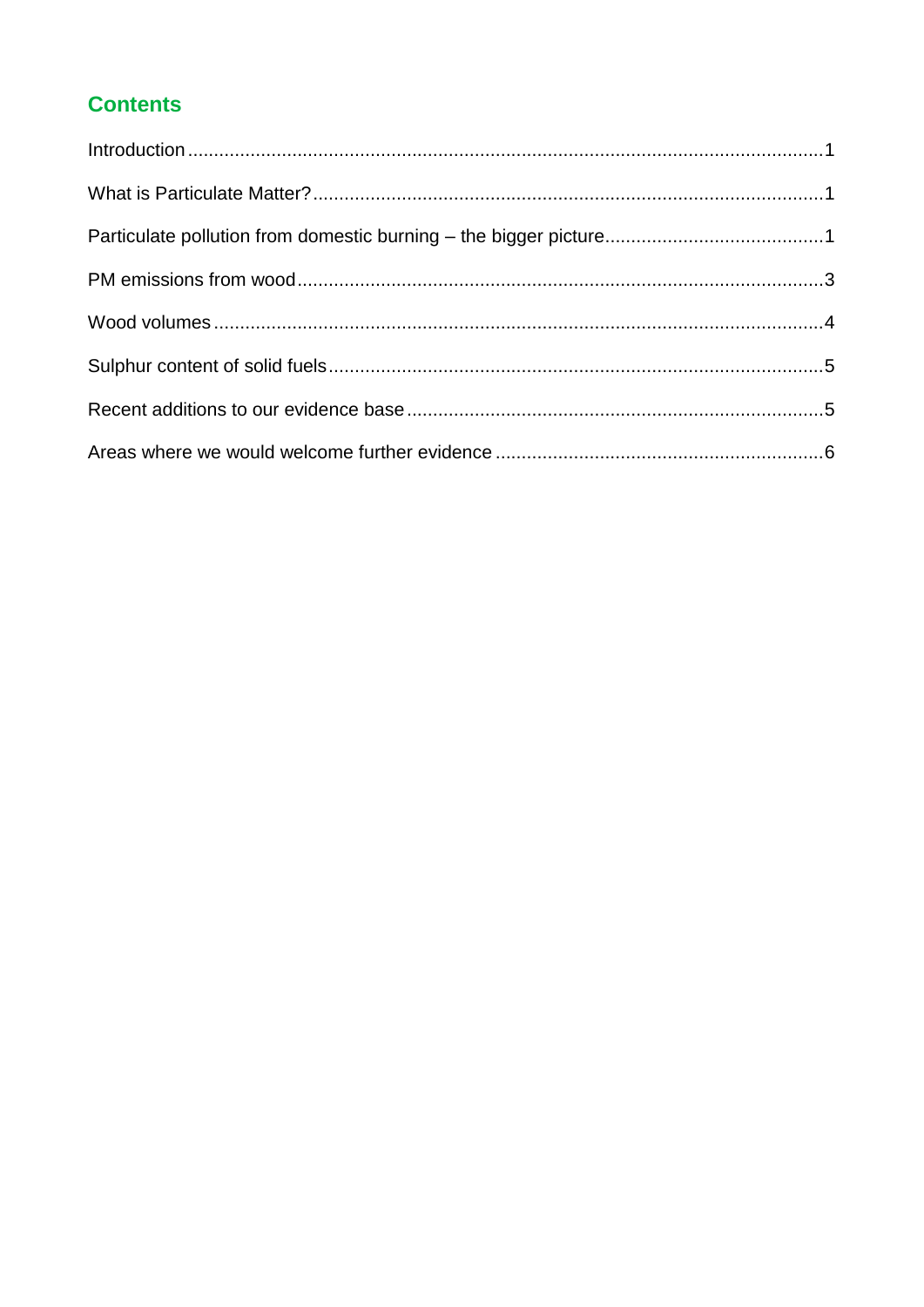# <span id="page-3-0"></span>**Introduction**

This document supports the Call for Evidence on Domestic Burning of Wet Wood and Coal which seeks information on a number of factors associated with domestic burning practices, for example: what fuel is used, how frequently people burn and what appliance, if any, is used. This background information sets out the government evidence in this area so far and highlights the areas where we would welcome further evidence.

# <span id="page-3-1"></span>**What is Particulate Matter?**

Particulate Matter (PM) is made up of airborne solid and/or liquid particles, which have an impact on health and the environment. These are commonly classified according to size, either as PM<sup>10</sup> (particles of ≤10µm diameter) or PM2.5 (particles of ≤2.5µm diameter - 200 times smaller than a grain of sand).

PM can be further classified into primary particles, which are emitted directly from sources, and secondary particles formed in the atmosphere by chemical reactions. Some PM is a mixture of both, for example, soot, which is made up from primary emissions from fires, which are then covered by a secondary coating made up of emissions from other sources.

Some particulate matter is from natural sources, like sea spray, but much of the particulate matter in our air is formed by human activity, like solid fuel burning, industrial processes, farming or transport.

Particulate matter (in particular,  $PM<sub>2.5</sub>$ ) is the air pollutant that causes the greatest harm to human health in Europe. The World Health Organisation (WHO) advises that there is no safe level and therefore all actions to reduce PM2.<sup>5</sup> levels will have a positive impact on health.

# <span id="page-3-2"></span>**Particulate pollution from domestic burning – the bigger picture**

Particulate pollution in the UK has dropped significantly since measurement began in 1970. One of the sectors which has been responsible for the drop is domestic combustion (pale green below). Much of this is the result of the Clean Air Act, which allowed Local Authorities to declare a smoke control area, in which it is an offence to burn coal, or supply it for use, along with more efficient stoves and an increasing proportion of homes connected to the gas grid.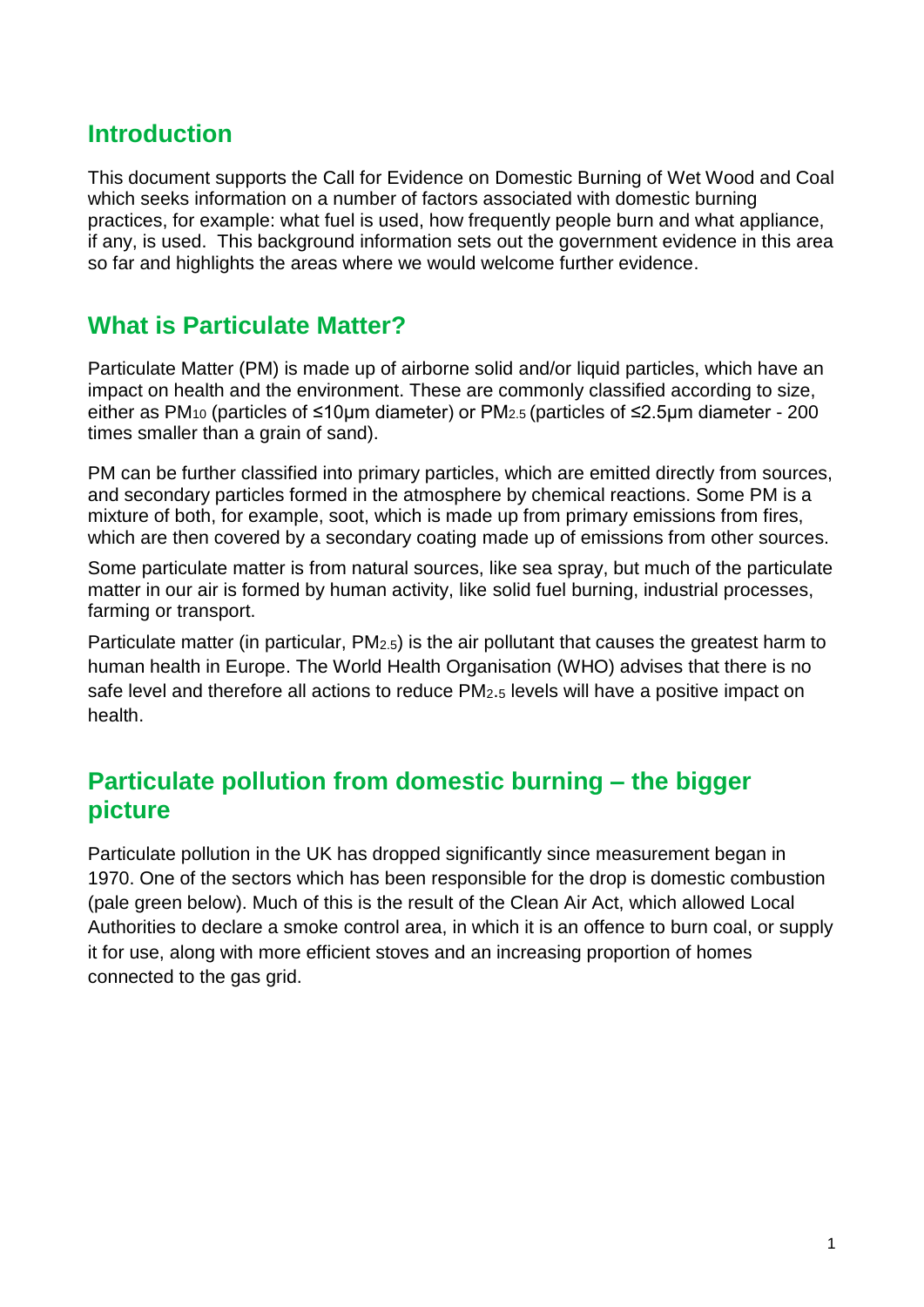#### Total PM<sub>2.5</sub> Emissions by year





Despite this long term downward trend, since 2005 we have begun to see an increase in emissions from the domestic sector, as shown in Figure 1. We believe this is largely down to an increase in the popularity of open fires and wood-burning stoves. A proportion of the fuel used is wet wood, which can have at least double the emissions of particulate matter compared to dry wood.

UK emissions from human activity contribute around 50-55% of total annual average PM2.5 in the UK's air, while emissions from other countries contribute around 21-30%, with the remainder from natural sources or international shipping.<sup>1</sup> This means that international cooperation is essential to deliver widespread reductions. The largest contributions to the UK's particulate concentrations from overseas arise from European countries. Conversely, particulates emitted in the UK are blown to other countries in Europe and around the northern hemisphere more generally. The balance between "imported" and "exported" pollution can vary from year to year depending on meteorology. The UK is a signatory to the United Nations' Convention on Long-range Transboundary Air Pollution, which requires all signatories to reduce their emissions of harmful pollutants.

<sup>1</sup> *Mitigation of United Kingdom PM2.5 Concentrations*, Air Quality Expert Group, 2015 [https://uk-air.defra.gov.uk/assets/documents/reports/cat11/1508060903\\_DEF-](https://uk-air.defra.gov.uk/assets/documents/reports/cat11/1508060903_DEF-PB14161_Mitigation_of_UK_PM25.pdf)[PB14161\\_Mitigation\\_of\\_UK\\_PM25.pdf](https://uk-air.defra.gov.uk/assets/documents/reports/cat11/1508060903_DEF-PB14161_Mitigation_of_UK_PM25.pdf)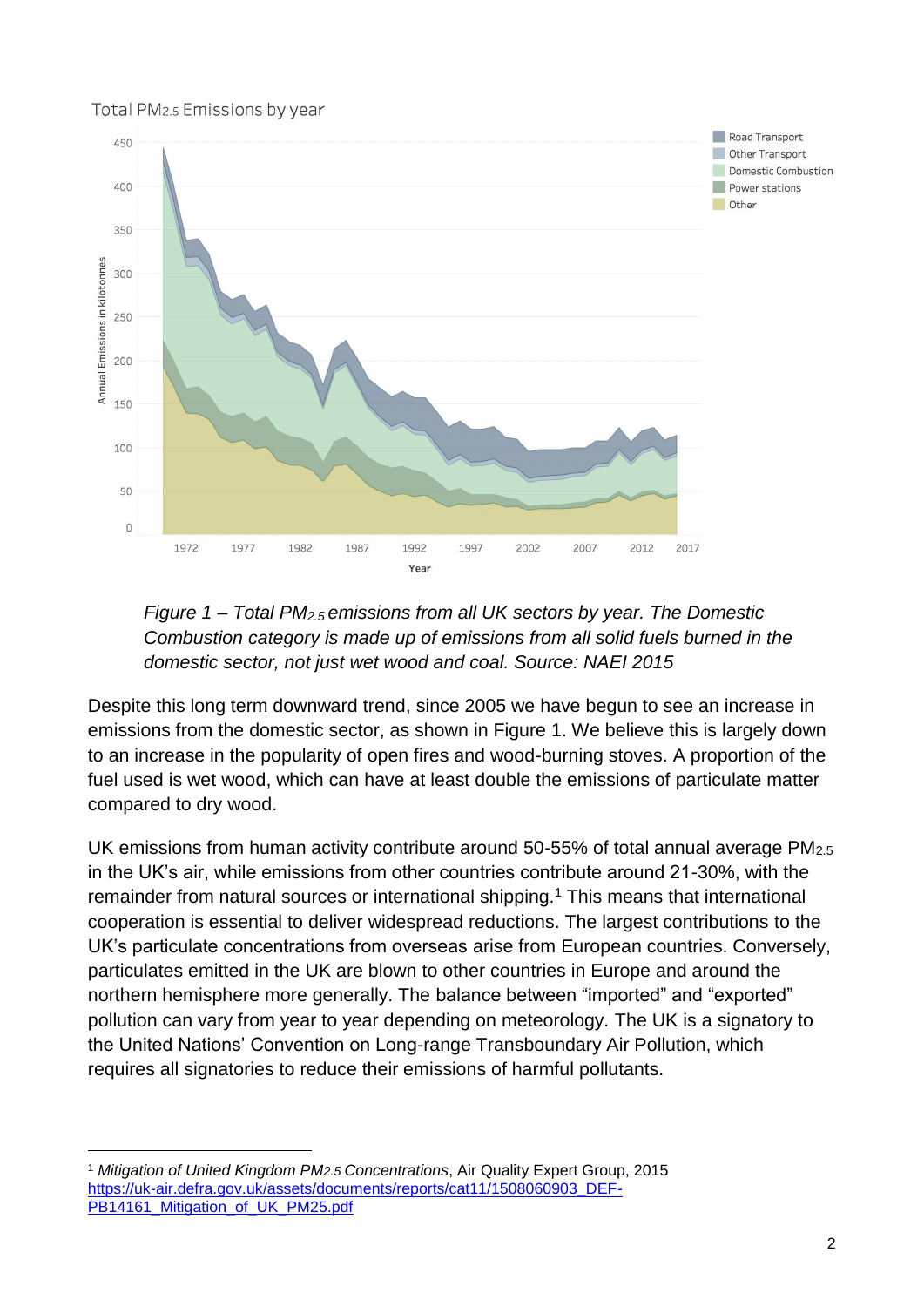Particulate matter is emitted across the UK, as shown in Figure 2a. This includes significant emission in urban areas, where large numbers of people live, which significantly increases human exposure to those emissions. As a result of UK emissions and contributions from outside of the UK, concentrations of PM2.5 vary as shown in Figure 2b. General features show higher concentrations in UK cities as well as higher concentrations to the South East of the UK reflecting the contributions from other European countries.





#### <span id="page-5-1"></span><span id="page-5-0"></span>**PM emissions from wood**

Our evidence shows there is a very wide variation in emissions from experiments examining wood burning, with a wide range of factors influencing the amount of pollution which is produced.<sup>3,4</sup> The two most significant factors that increase emissions of particulates are the moisture content of the wood and the appliance which is used (open

<sup>2</sup> Air Pollution in the UK 2016.<https://uk-air.defra.gov.uk/library/annualreport/index>

<sup>3</sup> Smoke Emission Measurements on Unseasoned Wood, Kiwa, 2015

<sup>4</sup> EMEP/EEA emission inventory guidebook, 2013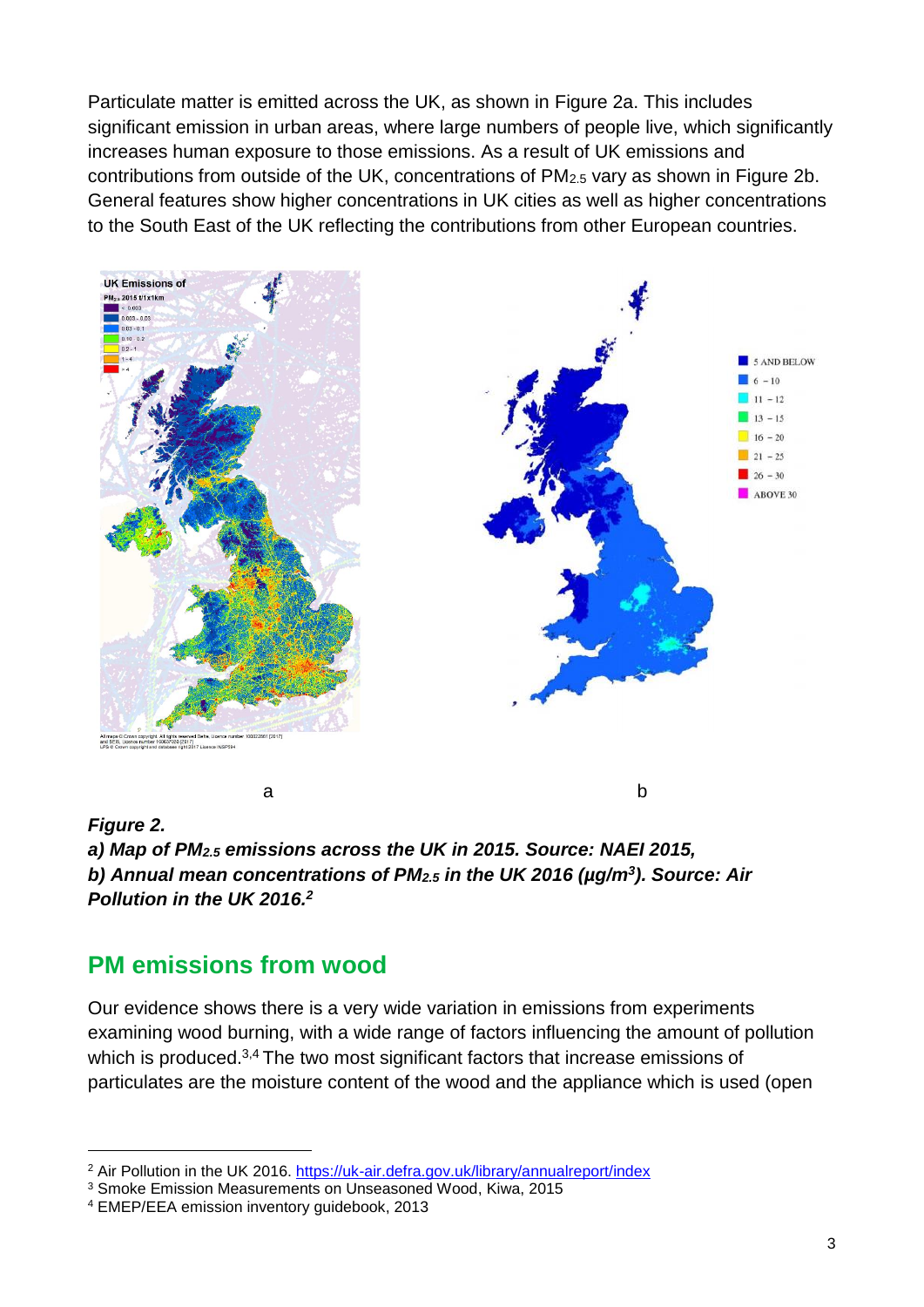fire, stove etc). Some stoves are approved by Defra for use in a smoke control area and are proven to emit lower levels of particulate matter. The stove industry has also launched the Ecodesign-ready brand, which is applied to stoves with emissions low enough to meet the Ecodesign provisions from 2022.

Modern stoves circulate air within them in a way which significantly increases the efficiency of the combustion process, resulting in a cleaner burn than open fires, which reduces PM<sub>2.5</sub> emissions by up to nine times compared to an open fire<sup>5</sup>. In open fires, the air flow is largely uncontrolled and this increases the extent of incomplete combustion – increasing the PM emissions and reducing the heating efficiency, because so much heat is lost directly up the chimney – as much as 85% in some cases.

When trees are felled, they contain as much as 70% water, depending on the species. When wood is burned with a high moisture content, the particulate emissions are far higher than when it is burned dry. The heat output is also significantly reduced and the partially combusted wood smoke builds up on the inside of the stove and chimney, which increases the risk of chimney fires.

# <span id="page-6-0"></span>**Wood volumes**

It is challenging to accurately assess the amount of wood which is burned in domestic settings in the UK. This is largely because of the highly diverse supply chain with wood easily accessible to many households without needing to go to a retailer, for example, from gardens or common land. Attempts have been made to quantify the amount of wood burned in the UK; in 2015 the Department for Energy and Climate Change (DECC), now part of the Department of Business, Energy and Industrial Strategy (BEIS), carried out a survey to quantify wood use in the UK $6$ . The results of the survey suggest that up to  $6$ million tonnes of wood (depending on the method of calculation) are burned every year.

Evidence from the Forestry Commission and anecdotal evidence from the wood industry put this figure more in the region of 3 million tonnes, once offcuts from the manufacture of furniture and other timber products are taken into account. More evidence is required in this area.

In addition to the uncertainty around the total volume of wood, there is also very limited data on the moisture content of wood when it is burned. Estimates from the wood industry suggest that around 80% is burned wet; but other sources such as the domestic wood use survey run by BEIS suggest a much lower proportion – possibly as low as 20%.

<sup>5</sup> EMEP/EEA emission inventory guidebook, 2013

<sup>6</sup> https://www.gov.uk/government/publications/summary-results-of-the-domestic-wood-use-survey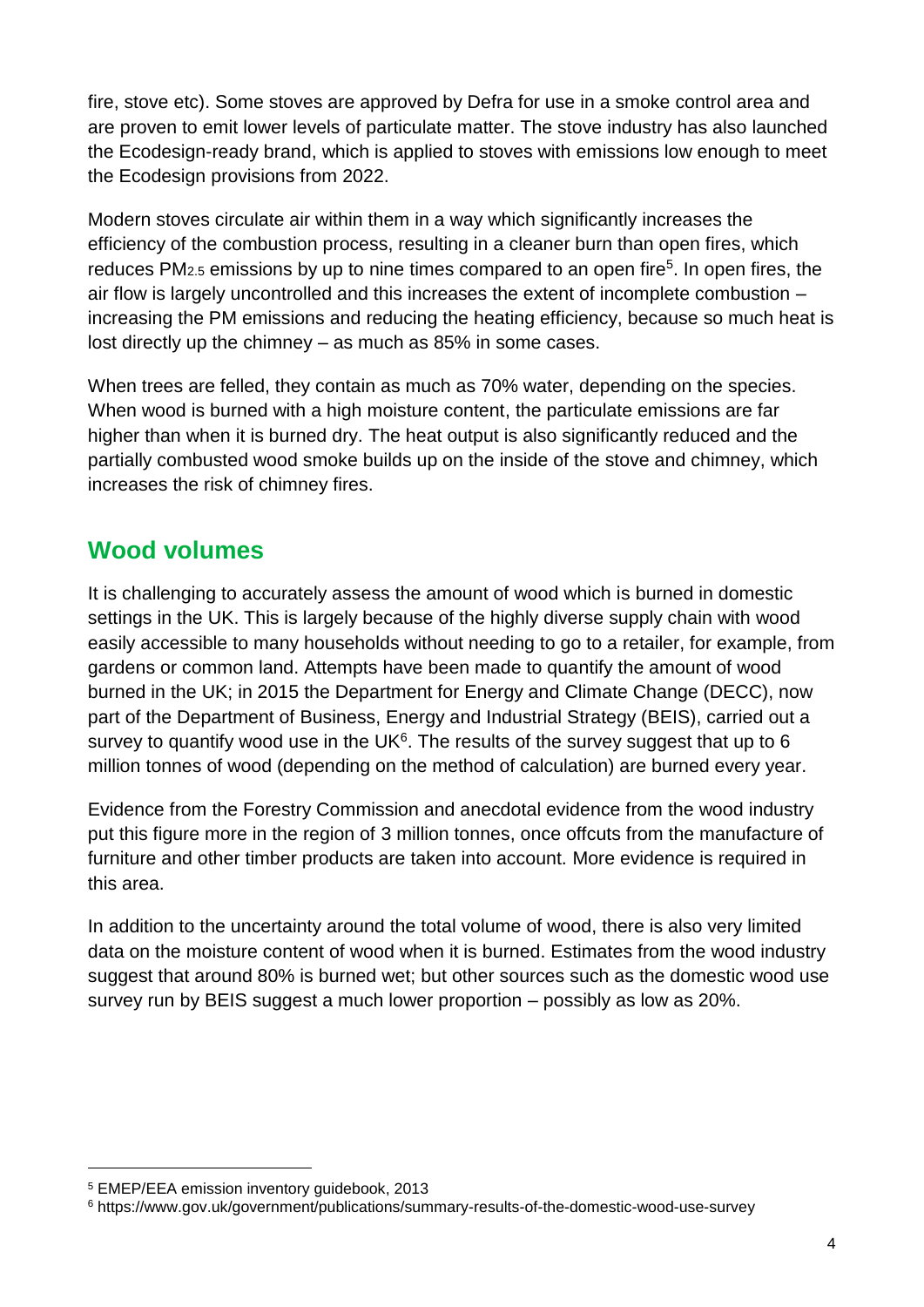# <span id="page-7-0"></span>**Sulphur content of solid fuels**

At present, there is a 2% limit on the sulphur content of a fuel for it to be authorised for use within a smoke control area. Solid fuel destined for burning outside these areas has no limit. Anecdotal evidence suggests that the drop in the price of crude oil has made it economically viable to import high-sulphur petroleum coke for the manufacture of solid fuels. These fuels may have up to 6% sulphur content.

When sulphur is burned, it forms sulphur dioxide (SO<sub>2</sub>), another regulated pollutant which the Government is legally bound to keep below emission limits as well as meeting ambient limit values. It is harmful to human health and the environment, particularly in the formation of so-called acid rain, but also by contributing to secondary particulate formation.

Combustion of solid fuels can also be responsible for the release of other pollutants such as polycyclic aromatic hydrocarbons (PAHs) and heavy metals that are damaging to health and the environment.

Currently, anthracite; a form of naturally mined, high-purity coal, is authorised for use in smoke control areas. This is because it produces lower levels of particulate matter when burned than bituminous, or "house" coal. The emissions of carbon dioxide from anthracite, however, are higher than from house coal, or other solid fuels approved for use in smoke control areas. We are not currently seeking more evidence on anthracite.

# <span id="page-7-1"></span>**Recent additions to our evidence base**

We have been working to develop our understanding of both the emissions from domestic wood burning as well quantifying the impacts in UK towns and cities. The UK's Air Quality Expert Group (AQEG) reviewed the potential impacts of biomass on UK's air quality and the report is available here: [https://uk-air.defra.gov.uk/library/reports?report\\_id=935.](https://uk-air.defra.gov.uk/library/reports?report_id=935)

AQEG made the following overarching recommendations:

*Assessing the impacts of biomass burning on UK air quality requires action to:* 

- *Improve long term ambient measurements of biomass combustion tracers;*
- *Reduce uncertainties in inventory estimates particularly around small-scale burning, including the assessment of real world emissions.*

We are today publishing two further reports that advance our understanding in both of these areas: the measurement of emissions from wood burning stoves and a measurement study reporting the impact of domestic wood burning on UK air quality.<sup>7</sup> By continuing to develop our evidence base we have been able to improve our mapping of PM2.5 emissions in the UK and new maps have been published and can be explored as interactive maps.<sup>8</sup> These updated maps have been used as part of our annual assessment

<sup>7</sup> <https://uk-air.defra.gov.uk/library>

<sup>8</sup> <http://naei.beis.gov.uk/data/gis-mapping>